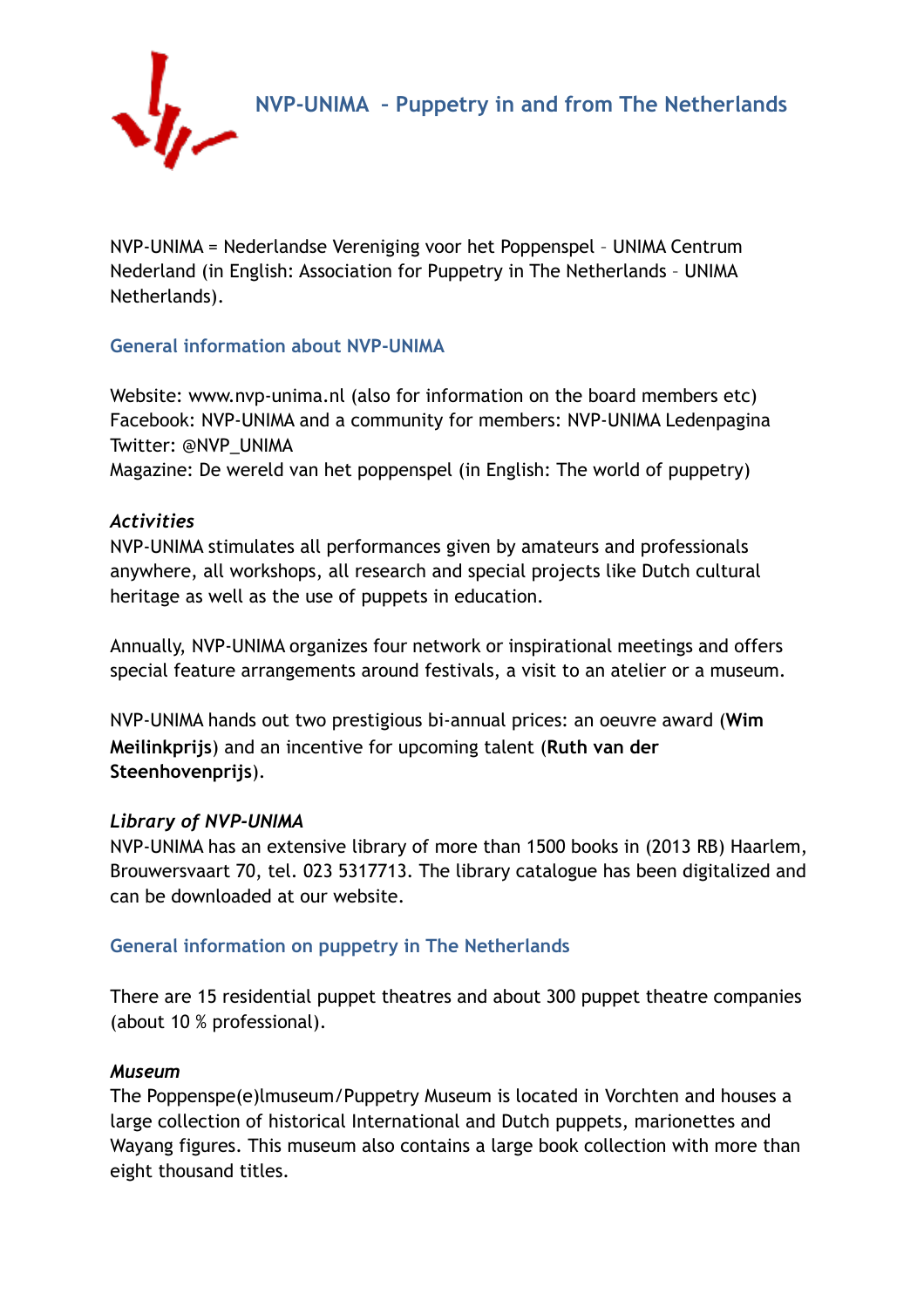## *Puppet collections*

There are also puppet collections in the libraries of several Dutch Universities and cultural heritage museums. For addresses see our website.

## *Education and support*

NVP-UNIMA supervises the training course at Het Haags Theaterhuis which enables you to educate yourself in puppet and object theatre.

Further education is offered by: Feikes Huis, (production house for starting professionals) the Jan Klaassen Academie (Jan Klaassen is the Dutch version of of Polichinelle, Kasperl, Punch, Petroucka and all the others) and Haags Theater Huis, (puppet & objectttheatre)

There are also regional meetings of puppeteers, like POPU (provincial consultation for puppeteers in and around Utrecht) or meetings by subject, eg shadow theatre, like Droomtheater.

Many experienced puppeteers, like Max Verstappen, Elly Bakker, Ina Geisler, Jochen Lange, Wim Kerkhove, Koos Wieman, Neville Tranter, Damiet van Dalsum and Duda Paiva offer master classes or educational workshops.

## *Festivals*

There are 4 international Puppetry Festivals in the Netherlands:

- 1. Pop Arts Festival at Amsterdam, annual
- 2. Puppet International at Meppel, bi-annual
- 3. Vischmarkt Papiertheater at Harderwijk, bi-annual
- 4. International Micro Festival at Dordrecht, annual

Other festivals where puppets make their appearance are: Poppen in het park, Vertelfestival Roermond, Oerol, De Betovering, Straatfestival (strtfstvl), Stiltefestival, Sprookjesfestival.

# *Dutch professional theatre*

Fonds Podiumkunsten (in English: Performing Art Fund) gives information about professional theatre in The Netherlands, including information about Dutch professional puppetry. Dutch culture informs about projects of Dutch arts in other countries and co-productions.

Assitej Netherlands (ASSITEJ the international organization for professional youth